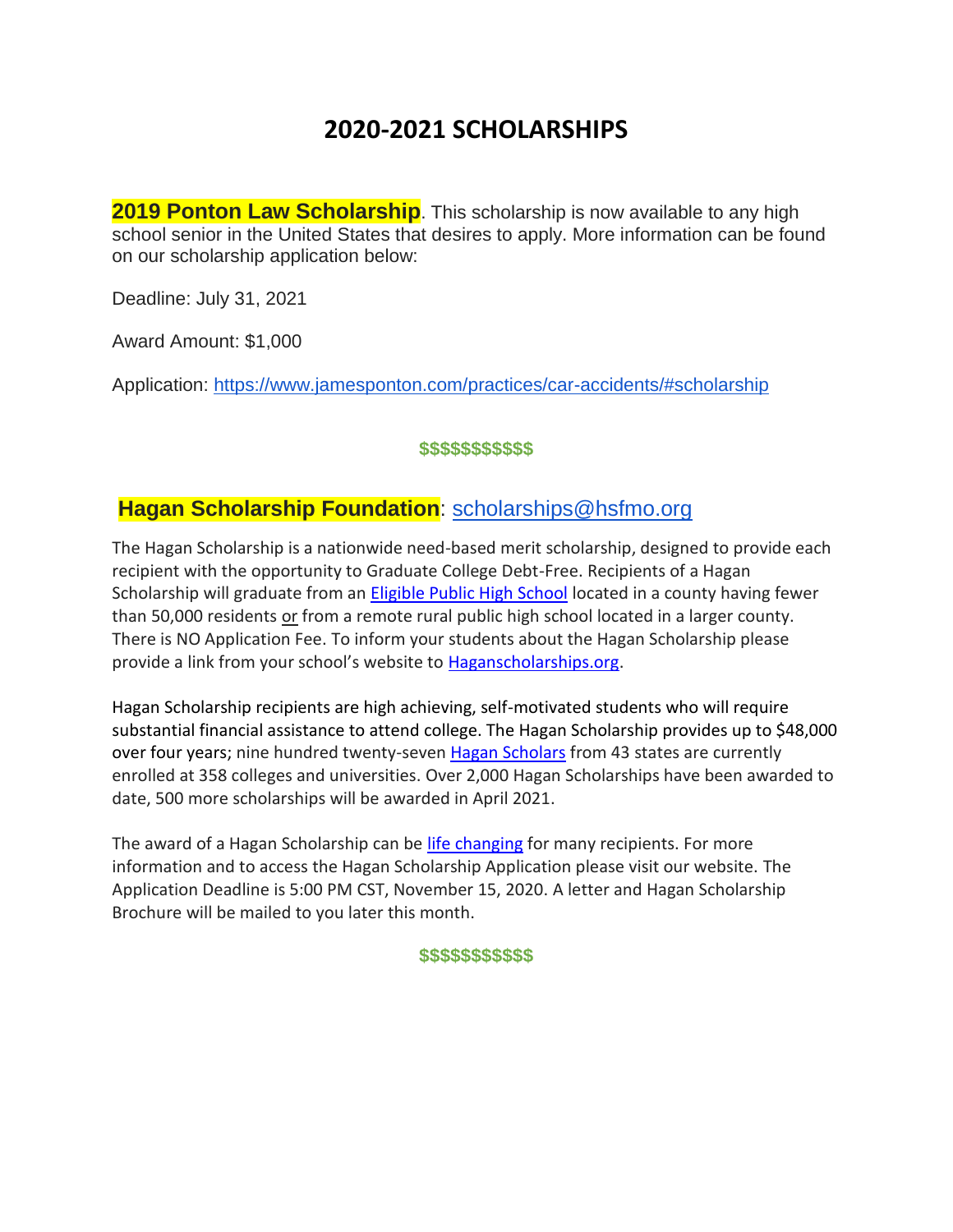## Cimarron Ridge Legal Group Hello!

My name is Tyler and I work on behalf of Cimarron Ridge Legal Group, a law firm in Grand Junction, Colorado. We would like to announce the Cimarron Ridge Legal Group Car Accident Scholarship.

This scholarship is available to all high school seniors and current college students who are planning on entering the law field. We understand how difficult it can be to pay for college and law school, and we want to help someone afford a better education

Here are some brief notes on this scholarship:

\$1,000 (One-time award) Due April 30, 2021 Must be attending a 4-yr college/university or 2-yr community college for Fall 2021 Incomplete or late applications will not be accepted

We think this would be a great opportunity for your students and were curious if you would be willing to share this scholarship with them? If so, you can view the scholarship and other pertinent information here:

[https://cimarron-law.com/practice-areas/grand-junction-auto-accident](https://cimarron-law.com/practice-areas/grand-junction-auto-accident-lawyer/#scholarship)[lawyer/#scholarship](https://cimarron-law.com/practice-areas/grand-junction-auto-accident-lawyer/#scholarship)

Thank you for your time and have a great day!

Tyler Owens Community Building Advocate

#### **\$\$\$\$\$\$\$\$\$\$\$**

# **Scholarship Opportunity for Technical Colleges**

Thanks for helping us promote our High School Scholarship Program to students at your school. We wanted to let you know about a new resource on our website designed just for high school students in GA. We've compiled a list of all the participating career colleges that offer our High School Scholarship Program, which is worth up to \$1,000 toward tuition at these schools.